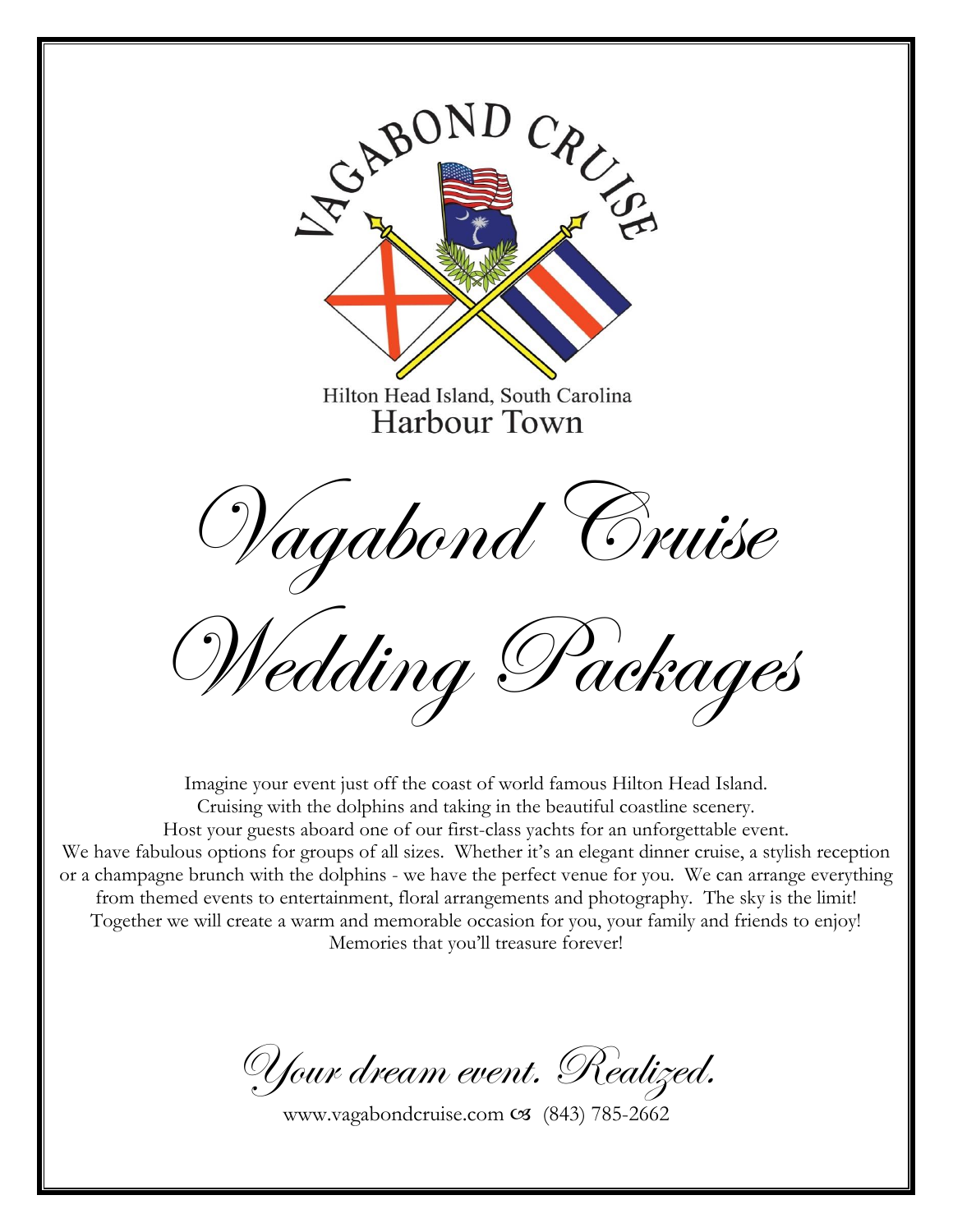General Information

Thank you for considering Vagabond Cruise to host your upcoming event. We look forward to working with you to plan an unforgettable time on the water. Our Private Charter Sales & Events Manager will work with you to create the event of your dreams with professional planning and flawless execution. All of our charter cruises are customized to exceed your expectations! Let us prove to you why we are known for perfectly planned events!

The Perfect Venue

Vagabond Cruise has four passenger yachts available for events – the Spirit of Harbour Town, the Vagabond, the Stars & Stripes and the Mystique. We are confident that one of our vessels will be a perfect fit for you! We invite you to tour our vessels at your convenience. You'll quickly see how perfect your event will be!

## Food & Beverages Service

We provide exceptional food and outstanding service on our vessels. Our cuisine and staff always receive rave reviews. The sale and service of alcoholic beverages are regulated by the State of South Carolina. Vagabond Cruise has the administrating responsibility of these regulations. Therefore, no outside alcoholic beverages may be brought onboard our vessels. We are happy to assist with special requests. All food and beverage selections are subject to 20% Service Charge and South Carolina Sales Tax. Our carved meat menu items are cooked to 145° F internal temperature which is medium rare unless otherwise noted or requested.

## Seating, Linen & Decorations

The Spirit of Harbour Town has varied seating of rectangular and square tables which accommodate groups of 8, 6, 4 and 2. We will do our best to accommodate your seating set-up requests as space permits. The Spirit of Harbour Town's linen package includes white linen tablecloths and light-colored napkins. Specialty linens are available in many shades, patterns and fabrics at a nominal cost. Decorations may be brought onto the boats and must be approved by the Private Charter Sales & Events Manager prior to set-up. Candles are allowed, but as a general rule, they need to be enclosed and have a sturdy, wide base. Floral arrangements and centerpieces should also be low and heavy to ensure that they will remain in place.

Guaranteed Number of Guests

To privately charter the Spirit of Harbour Town, a minimum guarantee of seventy guests is required. The yacht can be privately chartered with a minimum of fifty guests from November 1 to February 28, and on any Sunday or Monday year-round. Please confirm the exact number of guests one week prior to departure. Food and staffing will be planned around the confirmed number of guests. The Charterer is responsible for the guaranteed number of guests or the actual number of guests in attendance; whichever is higher.

Payment & Fees

A signed charter agreement, signed credit card authorization form and 50% deposit are required to confirm your reservation. The remaining balance will be due one week prior to departure. We accept cash, checks and credit cards. Balances due for charges while onboard must be paid at the conclusion of the charter (personal checks are not accepted for final payments). Unpaid balances past thirty days will be charged a 5% monthly finance charge plus a late handling fee of \$100.00. Menu items and prices are subject to change. Pricing is confirmed in a written and signed contract.

Private Groups on Public Cruises

Vagabond Cruise prides itself on the accuracy of its departure times. The departure cannot be delayed for late arriving passengers if it is a public cruise. Please let us know of increases in group size as soon as possible to ensure availability. For public cruises out of Harbour Town, a group representative must pick up boarding tickets at the Ticket Box, located at the top of the pier before the group may board. This is not necessary for private charters. Please be prepared to

board thirty (30) minutes prior to departure. As a general rule, charters are not cancelled due to weather. Canceling due to weather is at the sole discretion of the Captain or Owner.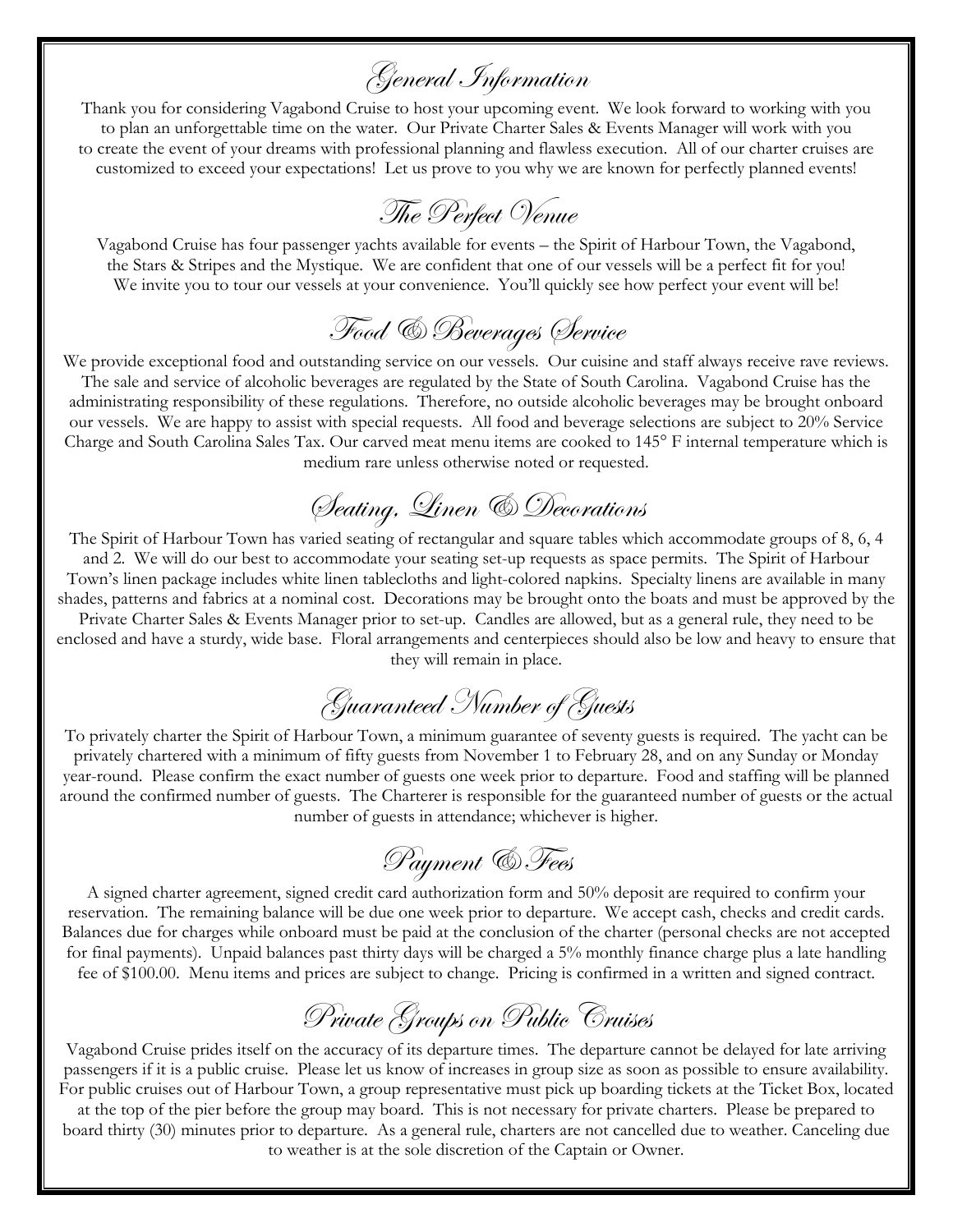Bridal Sail:

Sail Includes: 2-hour Sail aboard the Stars & Stripes Personal Coordination Complimentary Group Photo Complimentary Bottled Water Complimentary Stars & Stripes T-Shirt for the Bride Also Includes: Fuel, crew, insurance, and cleaning

PRICING: Starts at \$1,200.00 for non-peak days \*Tax and service charge are additional, and Minimums apply\*

Groomsman Cruise:

Cruise Includes: 2-hour Cruise aboard the Mystique Personal Coordination Complimentary Group Photo Complimentary Bottled Water Complimentary Vagabond T-Shirt for the Groom Also Includes: Fuel, crew, insurance, and cleaning

PRICING: Starts at \$1,200.00 for non-peak days  $*$ Tax and service charge are additional, and Minimums apply $*$ 

Rehearsal Dinner Package:

CRUISE INCLUDES:

2-hour Cruise aboard the Spirit of Harbour Town Personal Coordination Complimentary Coffee and Tea Spirit of Harbour Town Dinner Menu Chef's Choice of plated dessert Candle Centerpieces

Also Includes: China, Linens, Glassware, Tables and Chairs, Fuel, Crew, Insurance, Cleaning, and bar Staff PRICING: Starting at \$85.00 per guest for non-peak days *\*Tax and service charge are additional, and Minimums apply*\*

[Intimate Dinner Wedding](https://www.hornblower.com/port/overview/nb+nbintimatedinner)

UP TO 40 GUESTS | 2-HOUR CRUISE Spirit of Harbour Town regularly scheduled dinner cruise is perfect for small groups.

CRUISE INCLUDES: Ceremony preformed on the vessel with pre-boarding prior to public Ceremony Service, Including Captain as Officiant Personal Coordination Champagne or Sparkling Cider Toast Complimentary Coffee and Tea Spirit of Harbour Town Dinner Chef's Choice of plated dessert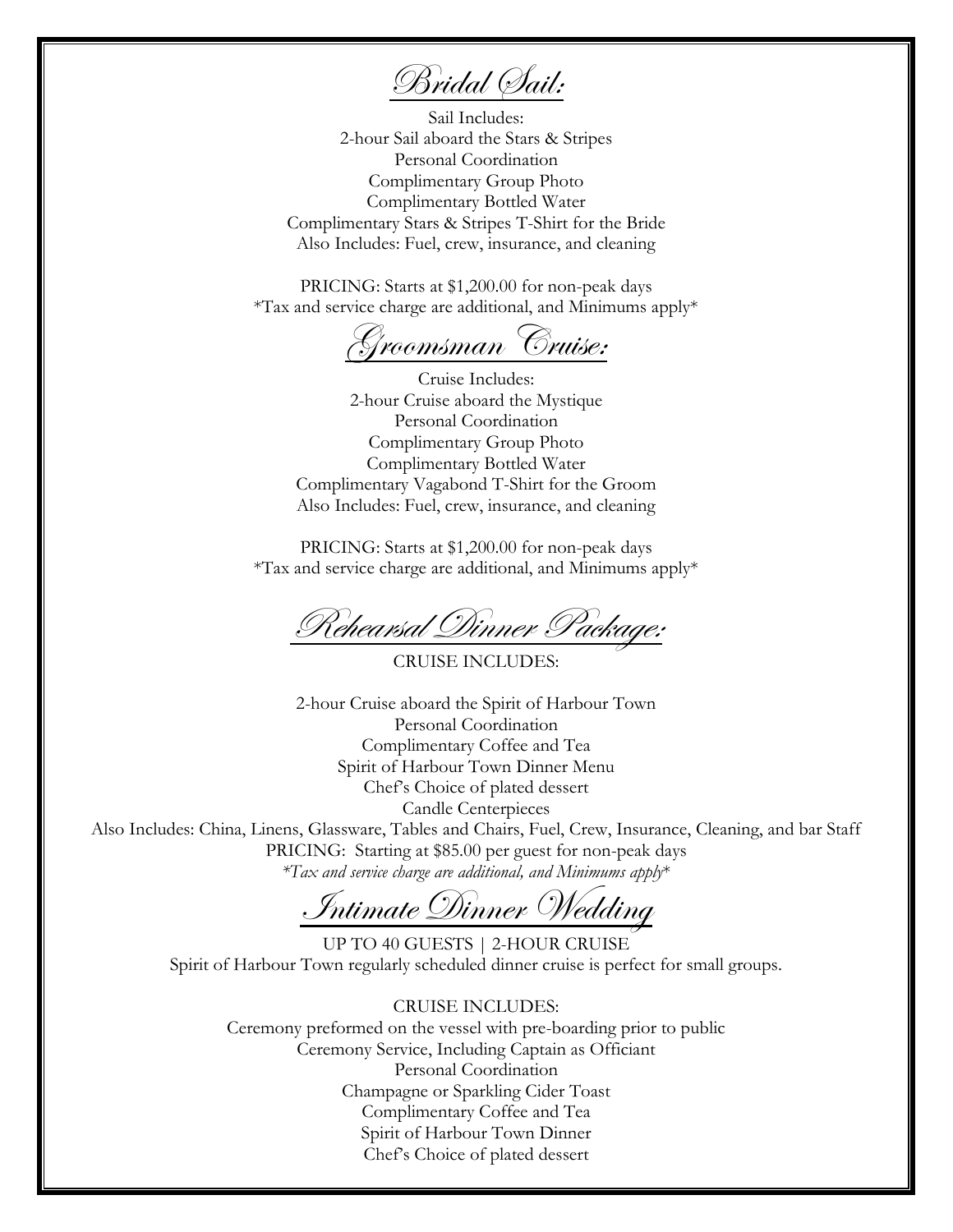Candle Centerpieces **Package Options:** 32 in the back half of the main cabin 40 privately on the upper deck *PRICING: Starting at \$85.00 per guest for non-peak days \*Tax and service charge are additional, and Minimums apply\**

Spirit of Harbour Town Dinner Menu

**Signature Start:** Heirloom Tomato Panzanella Salad Heirloom Greens, Ripe Tomatoes, Mozzarella, Cucumbers, Grilled Focaccia, Torn Basil, Red Wine Vinaigrette **Entrees:** \*Please select one per guest\*

**Berbere Spiced Pork Loin** served with Buttermilk Whipped Potatoes, Mango Chutney, Shaved Fennel Slaw **Blackened Mahi Mahi** served with Buttermilk Whipped Potatoes, Pineapple Salsa, Shaved Fennel Slaw **Roasted Chicken** served with Breast Buttermilk Whipped Potatoes, Chimichurri, Shaved Fennel Slaw

> **The Grand Finale:** \*Please select one per guest\*

**Sunset Key Lime Pie** Raspberry Coulis and fresh whipped cream **Layered Chocolate Mousse** Raspberry Coulis and fresh whipped cream

Champagne Brunch Wedding:

Elegant Brunch Wedding: From champagne toast to amazing food, this package includes all the details.

CRUISE INCLUDES: 3-hour Cruise aboard the Spirit of Harbour Town Personal Coordination Ceremony Service, Including Captain as Officiant Pre-Boarding for Bridal Party Champagne or Sparkling Cider Toast Complimentary Coffee and Tea Brunch Buffet Menu Chair Covers Chargers Candle Centerpieces Also Includes: *China, linens, glassware, tables, chairs, fuel, crew, insurance, cleaning, and bar staff* PRICING: Starting at \$90.00 per guest for non-peak days  $*$ Tax and service charge are additional, and Minimums apply $*$ 

*\*Available for cruises departing by 1:00 pm\**

## **Brunch Menu**

*Seasonal Sliced Fruit with Berry Chantilly Cream Freshly Baked Pastries, Including Danish, Turnovers, Croissants and Southern Buttermilk Biscuits Assorted Jams and Fruit Preserves, Honey and Whipped Butter Fresh Atlantic Shrimp with Peach Cocktail Sauce*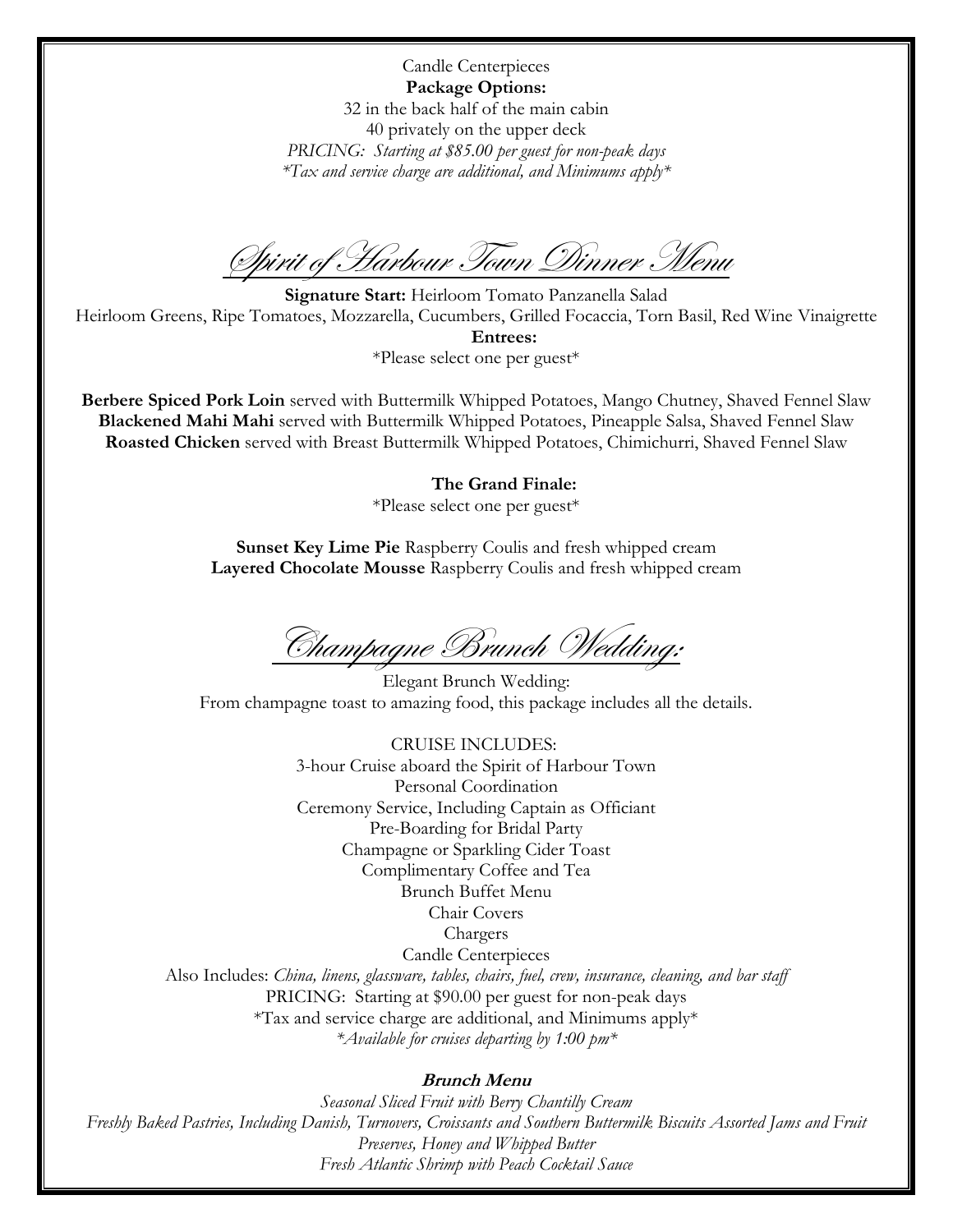*Farm-Fresh Eggs Omelet fillings to include: Ham, Applewood-Smoked Bacon, Cheddar Cheese, Tomato, Mushrooms, Spinach, Grilled Onion and Roasted Pepper*

> *Roasted Fingerling Potatoes with Cremini Mushrooms Seasonal Farm Stand Vegetables Farro Salad with Smoked Trout, Tomato, Olives, Artichoke, Arugula and Meyer Lemon Vinaigrette Assorted Dessert Bites*

> > *Choice of Two Additional Entrees:*

- *Carved Roasted Turkey Breast with Lemon Thyme Jus*
- *Black Pepper-Rubbed Beef Sirloin with Mushroom Jus*
- *Carolina Shrimp and Grits, Andouille Sausage and Tomato Ragout*

*• Chicken Cannelloni Florentine with Parmesan Cream Tomatoes and Spinach*

- *Mountain Trout Topped with a Smoked Corn Cream Sauce*
- *Roasted Pork Loin, Stone-Ground Mustard and Mushroom Sauce*
	- *Cabernet-Braised Beef Medallions with Cremini Mushrooms*

Silver Wedding Package:

Your Day to Shine: Elegance that suits your style-and your budget

CRUISE INCLUDES: 3-hour Cruise aboard the Spirit of Harbour Town Personal Coordination Ceremony Service, Including Captain as Officiant Pre-Boarding for Bridal Party

Artisan Cheese Board with a Selection of Handcrafted Domestic and Imported Cheeses

Fresh Fruit House Jams and Crackers

Champagne or Sparkling Cider Toast Complimentary Coffee and Tea Silver Dinner Selection Chef's Choice of plated dessert Candle Centerpieces

Also Includes: China, linens, glassware, tables, chairs, fuel, crew, insurance, cleaning, and bar staff PRICING: Starts at \$105.00 per guest for non-peak days  $*$ Tax and service charge are additional, and Minimums apply $*$ 

Gold Wedding Package:

Custom Made to be Perfectly You: Build the wedding of your dreams, one detail at a time.

CRUISE INCLUDES: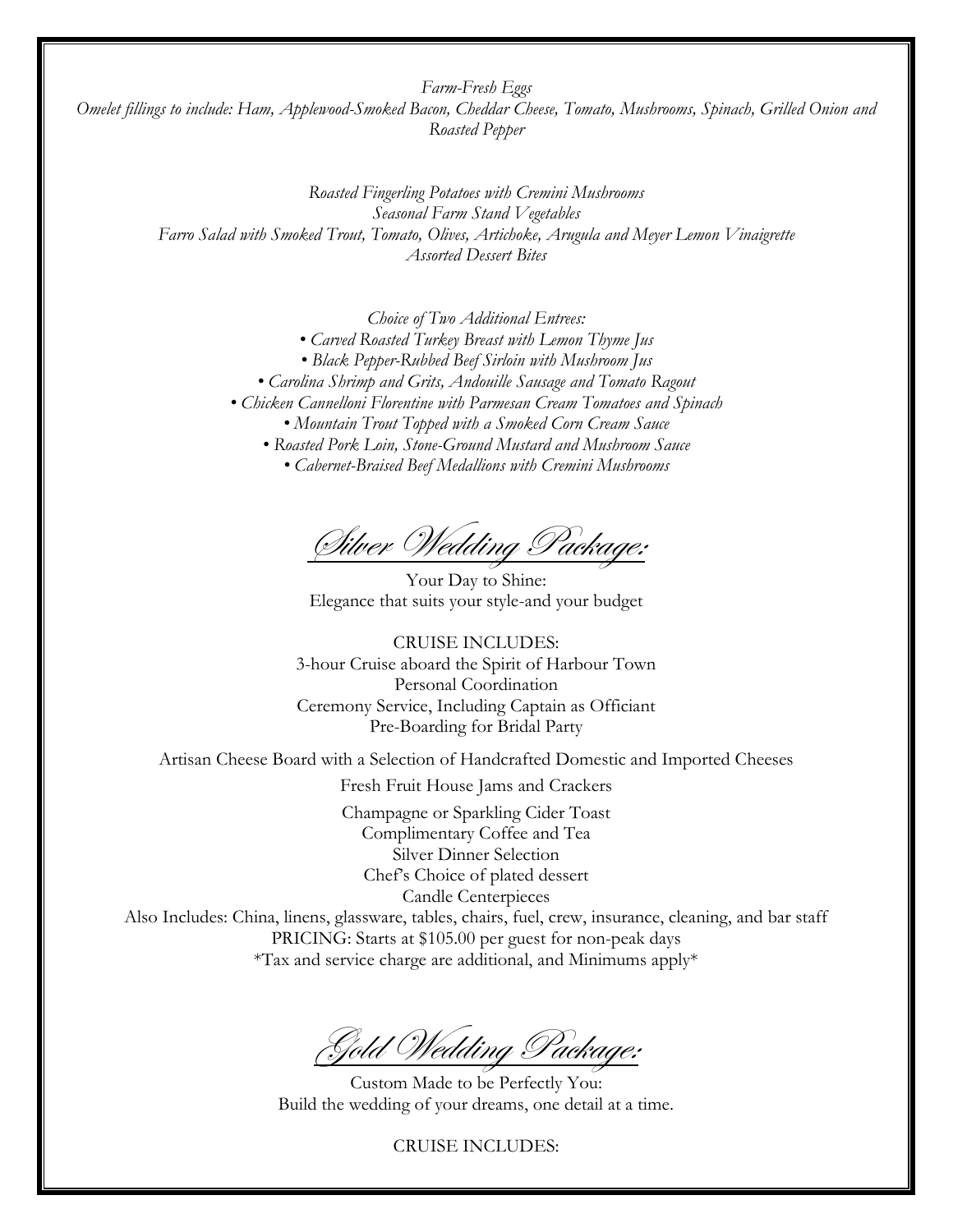3-hour Cruise aboard the Spirit of Harbour Town Personal Coordination Ceremony Service, Including Captain as Officiant Pre-Boarding for Bridal Party Artisan Cheese Board with a Selection of Handcrafted Domestic and Imported Cheeses Fresh Fruit House Jams and Crackers

Champagne or Sparkling Cider Toast

Complimentary Coffee and Tea Gold Dinner Selection Chef's Choice of plated dessert Gold Chargers Candle Centerpieces

Also Includes: China, linens, glassware, tables, chairs, fuel, crew, insurance, cleaning, and bar staff PRICING: Starts at \$125.00 per guest for non-peak days. \*Tax and service charge are additional, and Minimums apply\*

Platinum Wedding Package:

The Complete Experience: Beautiful. Magical. Unforgettable.

CRUISE INCLUDES: 4-hour Cruise aboard the Spirit of Harbour Town Personal Coordination Ceremony Service Including Captain as Officiant Pre-Boarding for Bridal Party Artisan Cheese Board with a Selection of Handcrafted Domestic and Imported Cheeses Fresh Fruit House Jams and Crackers

Champagne or Sparkling Cider Toast

Complimentary Coffee and Tea Platinum Dinner Selection Assorted Mini Dessert Display Chair Covers Gold Chargers Candle Centerpieces Keepsake Personalized Buoy Also Includes: China, linens, glassware, tables, chairs, fuel, crew, insurance, cleaning, and bar staff PRICING: Starts at \$135.00 per guest for non-peak days. \*Tax and service charge are additional, and Minimums apply\*

Plated Dinners

Plated Dinners are served with Fresh Rolls and Butter *Beginnings* Garden House Salad: Artisan Greens, Grape Tomatoes, Cucumber and Carrots with Sun-Dried Tomato Vinaigrette

*Upgrades* Chopped Iceberg Salad: Radishes and Smoked Bacon with Blue Cheese dressing \$4.00 per person

Butternut Squash Soup Finished with Toasted Walnuts \$70.00 per gallon (serves 20 people)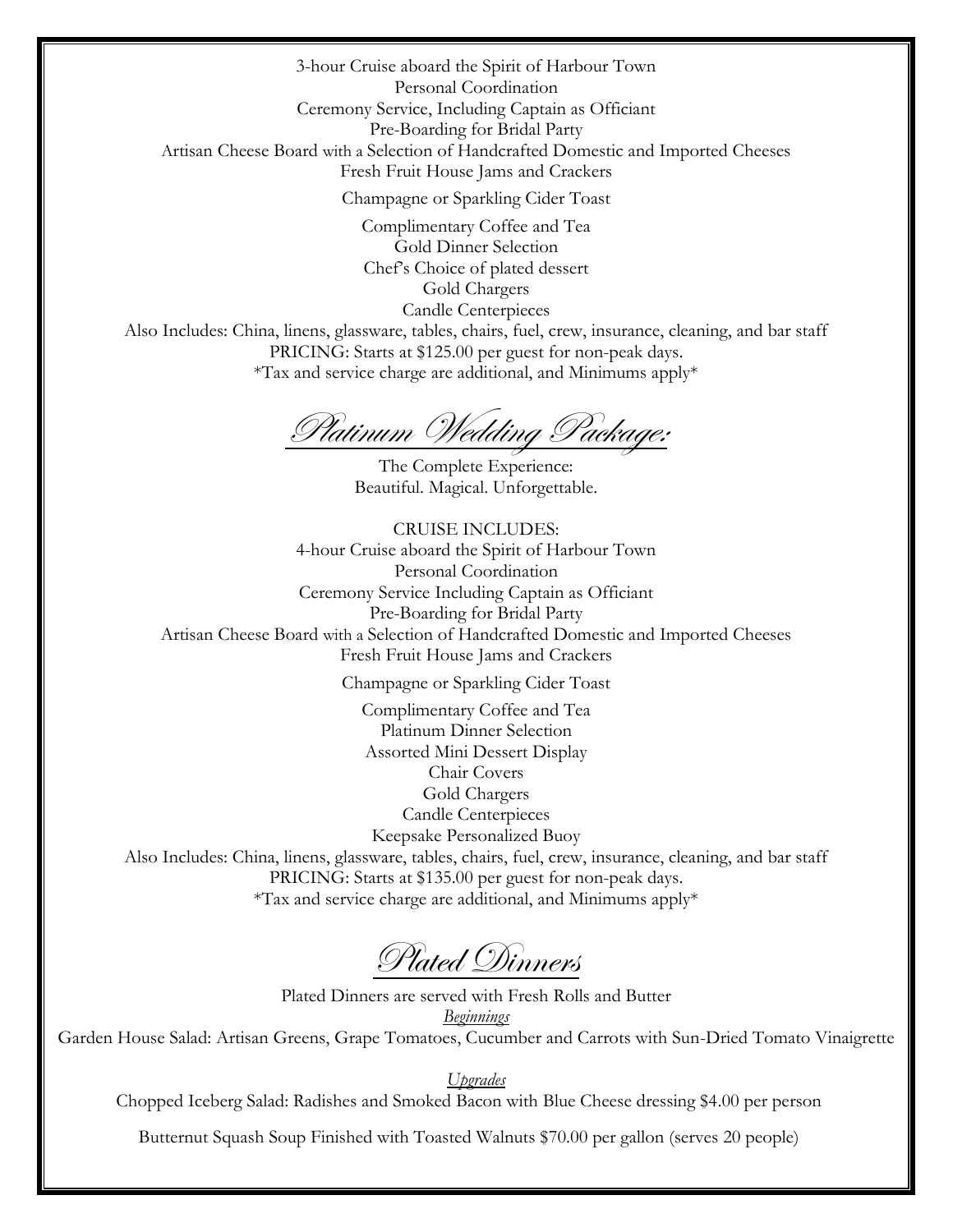She-Crab Bisque Finished with Sherry \$80.00 per gallon (serves 20 people)

*Entrées* Include 1 protein, 1 starch & 1 vegetable

Chicken Piccata with Lemon Caper Sauce Cajun Roasted Bone-In Chicken (Silver, Gold or Platinum)  $\sim$ or $\sim$ Shrimp (Blackened or Broiled) with Cajun Butter Sauce (Silver, Gold or Platinum)  $\sim$ or $\sim$ Flounder (Blackened or Broiled) with Creole Butter Sauce (Gold or Platinum)  $\sim$ or $\sim$ Roasted Salmon with Lemon Butter Sauce (Gold or Platinum)  $\sim$ or $\sim$ 

Smoked Beef Brisket Served with Natural Jus and Horseradish Cream Sauce (Platinum)

*Duo Plates* Choice of 1 Duo, 1 starch and 1 vegetable

Grilled 4-Ounce Chicken Breast Served with Lemon Garlic Cream Sauce (Platinum)  $\sim$ and $\sim$ Pan-Seared 4-Ounce Salmon Served with Creole Butter Sauce  $\sim$ or $\sim$ 5-Ounce NY Strip Steak Served with Red Wine Demi-Glace (Platinum)  $\sim$ and $\sim$ Lump Crab Cake Served with Lemon Butter Sauce

*Starch: Select One*

Boursin Mashed Potatoes

Herbed Rice Pilaf

Stone-Ground Cheddar Grits

Buttered Orzo Pasta

*Vegetables: Select One*

Sautéed Green Beans

Buttered Corn

Garlic Broccoli

Roasted Cauliflower

*Delectable Desserts* Flourless Chocolate Torte Served with Whipped Cream and Raspberry Sauce

*Upgrades* Key Lime Pie Served with Whipped Cream and Raspberry Sauce \$6.00 per person

Chocolate Decadence Served with Chocolate Mousse, Whipped Cream and Chocolate Sauce \$7.00 per person

Triple-Chocolate Mousse Cake Served with Whipped Cream and Chocolate Sauce \$7.00 per person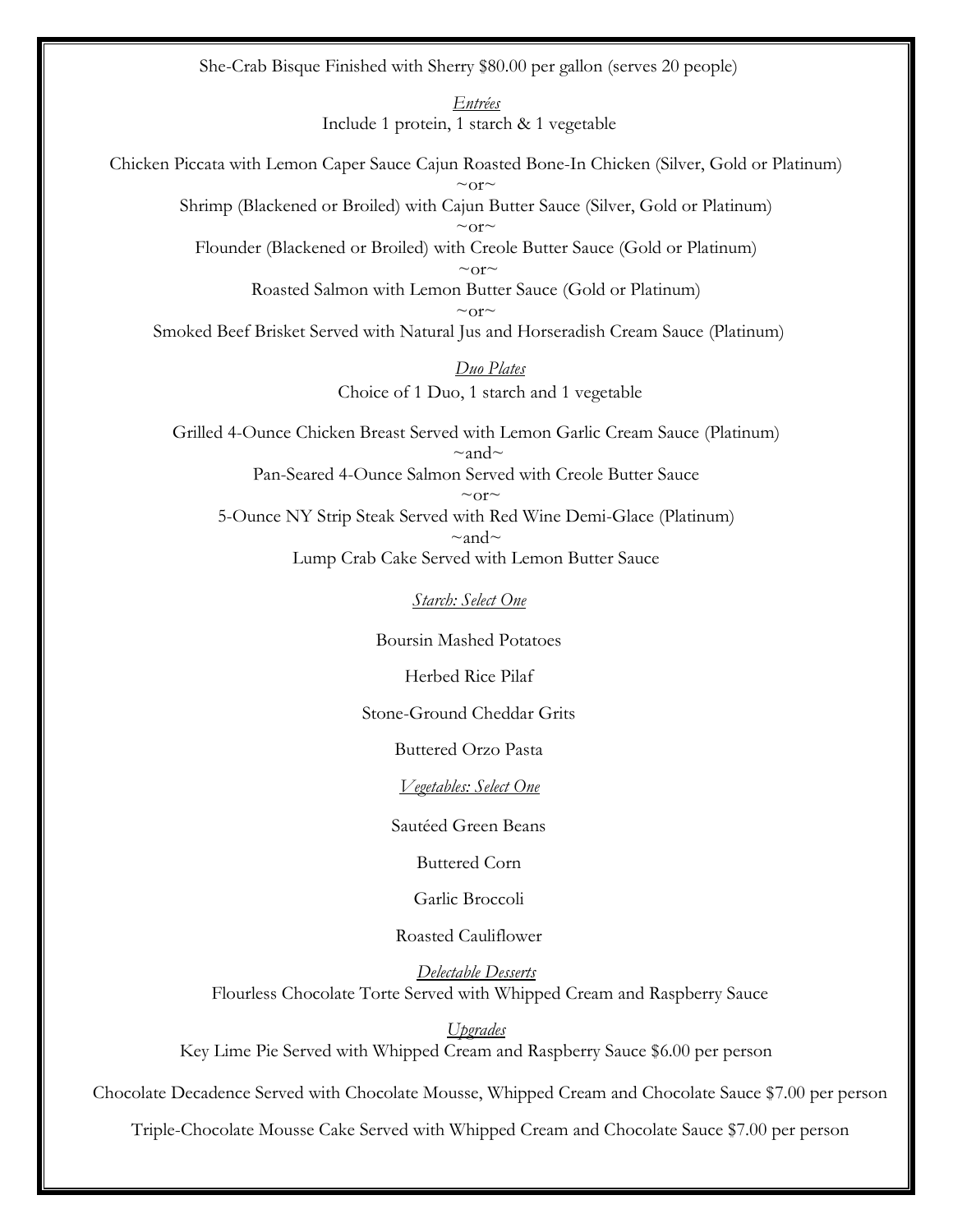Dinner Buffets

Buffet Dinners are served with Fresh Rolls and Butter *Beginnings*

Garden House Salad: Artisan Greens, Grape Tomatoes, Cucumber and Carrots with Sun-Dried Tomato Vinaigrette

*Upgrades*

Chopped Iceberg Salad: Radishes and Smoked Bacon with Blue Cheese dressing \$4.00 per person

Butternut Squash Soup Finished with Toasted Walnuts \$70.00 per gallon (serves 20 people)

She-Crab Bisque Finished with Sherry \$80.00 per gallon (serves 20 people)

*Proteins: Select Any Two*

Cajun Roasted Bone-In Chicken

Chicken Piccata with Lemon Caper Sauce

Shrimp (*Blackened or Broiled*) with Cajun Butter Sauce

Flounder (*Blackened or Broiled*) with Creole Butter Sauce

(Silver, Gold or Platinum) *Upgrades*

Smoked Beef Brisket Served with Natural Jus and Horseradish Cream Sauce (Gold or Platinum)

Lump Crab Cake with Citrus and Herb Remoulade (Platinum)

Roasted Salmon with Lemon Butter Sauce *market price* (*serves 8-10*)

*Starch: Select One*

Herbed Rice Pilaf

Stone-Ground Cheddar Grits

Buttered Orzo Pasta

Boursin Mashed Potatoes

*Vegetables: Select One*

Sautéed Green Beans

Buttered Corn

Garlic Broccoli

Roasted Cauliflower

Delectable Desserts Flourless Chocolate Torte Served with Whipped Cream and Raspberry Sauce

Upgrades Key Lime Pie Served with Whipped Cream and Raspberry Sauce \$6.00 per person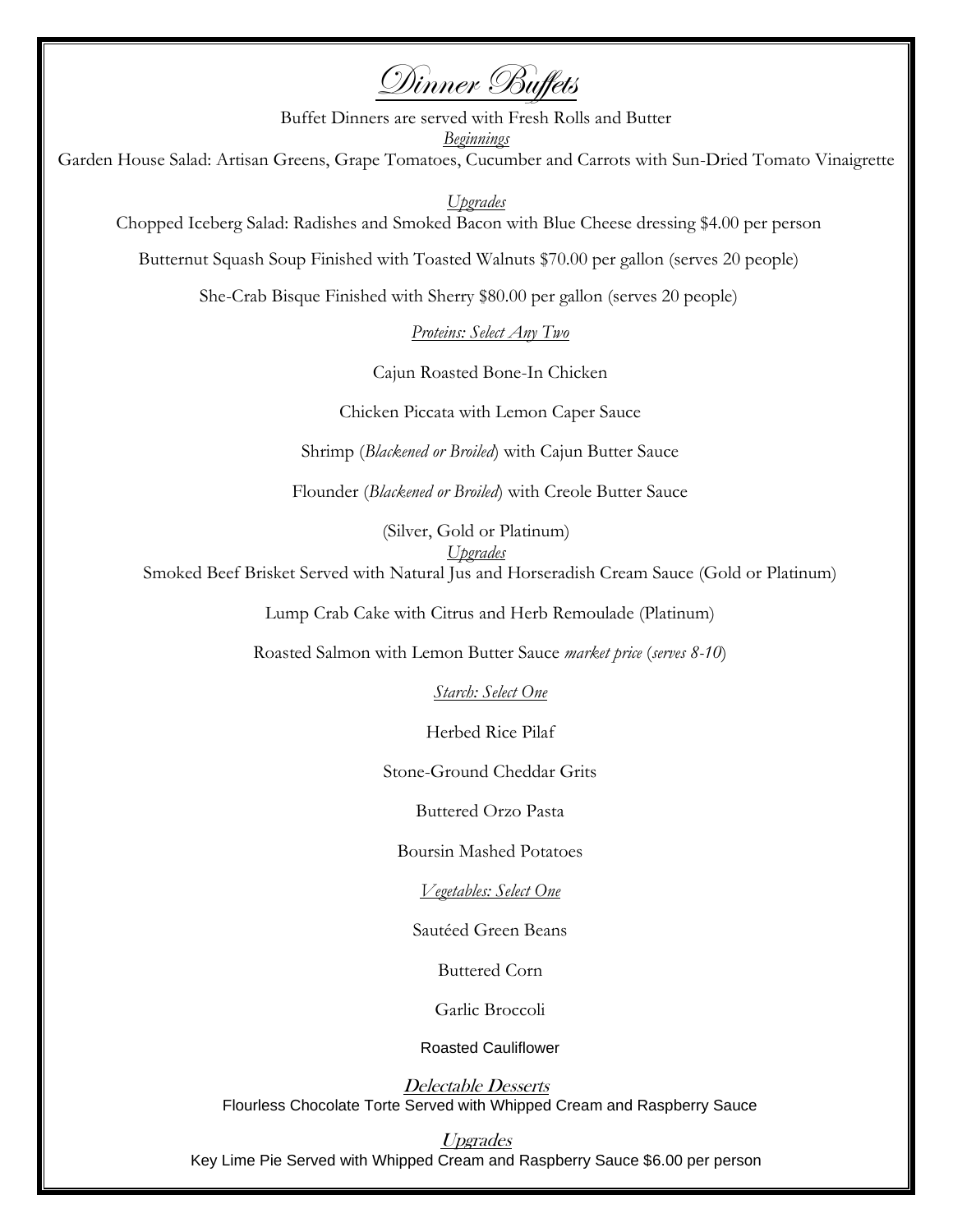Chocolate Decadence Served with Chocolate Mousse, Whipped Cream and Chocolate Sauce \$7.00 per person

Triple-Chocolate Mousse Cake Served with Whipped Cream and Chocolate Sauce \$7.00 per person

Vagabond Cruise Beverage Selections

Beverage services can be offered either on a "per drink" consumption basis, or on a "per person" flat rate package basis.

**Hosted Hourly Bar** 

We can help you keep it simple. Plan & maintain a budget for your event with this flat hourly charge per person.

> Beer &Wine \$14.00 for the first hour, \$10.00 for each additional hour

> House Liquor, Beer & Wine \$19.00 for the first hour, \$14.00 for each additional hour

> Call Liquor, Beer & Wine \$20.00 for the first hour, \$14.00 for each additional hour

> Premium Liquor, Beer & Wine \$21.00 for the first hour, \$15.00 for each additional hour

All food and beverage selections are subject to 20% Service Charge and South Carolina Sales Tax

Consumption Bar

The Charterer is billed at the conclusion of the cruise for each drink that is ordered during the cruise. Prices are listed below (no hourly charges).

Grey Goose Vodka Absolut Vodka Smirnoff Vodka Bombay Sapphire Gin Tanqueray Gin Fleischmann's Gin Captain Morgan Rum Bacardi Rum Ron Rico Rum Maker's Mark Bourbon Jack Daniels Bourbon Jim Beam Bourbon Crown Royal Whisky Seagram's Whisky Black Velvet Whisky Chivas Regal Scotch Whisky Johnny Walker Red Scotch Inverhouse Scotch Jose Cuervo Gold Tequila Montezuma Gold Tequila Montezuma Tequila

Premium Liquor \$10.00-14.00 Deluxe Liquor \$8.00-10.00 House Liquor \$6.00-8.00

Sodas, Tea, Lemonade, Hot Chocolate, Coffee, {complimentary refills on offerings above} Juice and Bottled Water are \$3.00 each